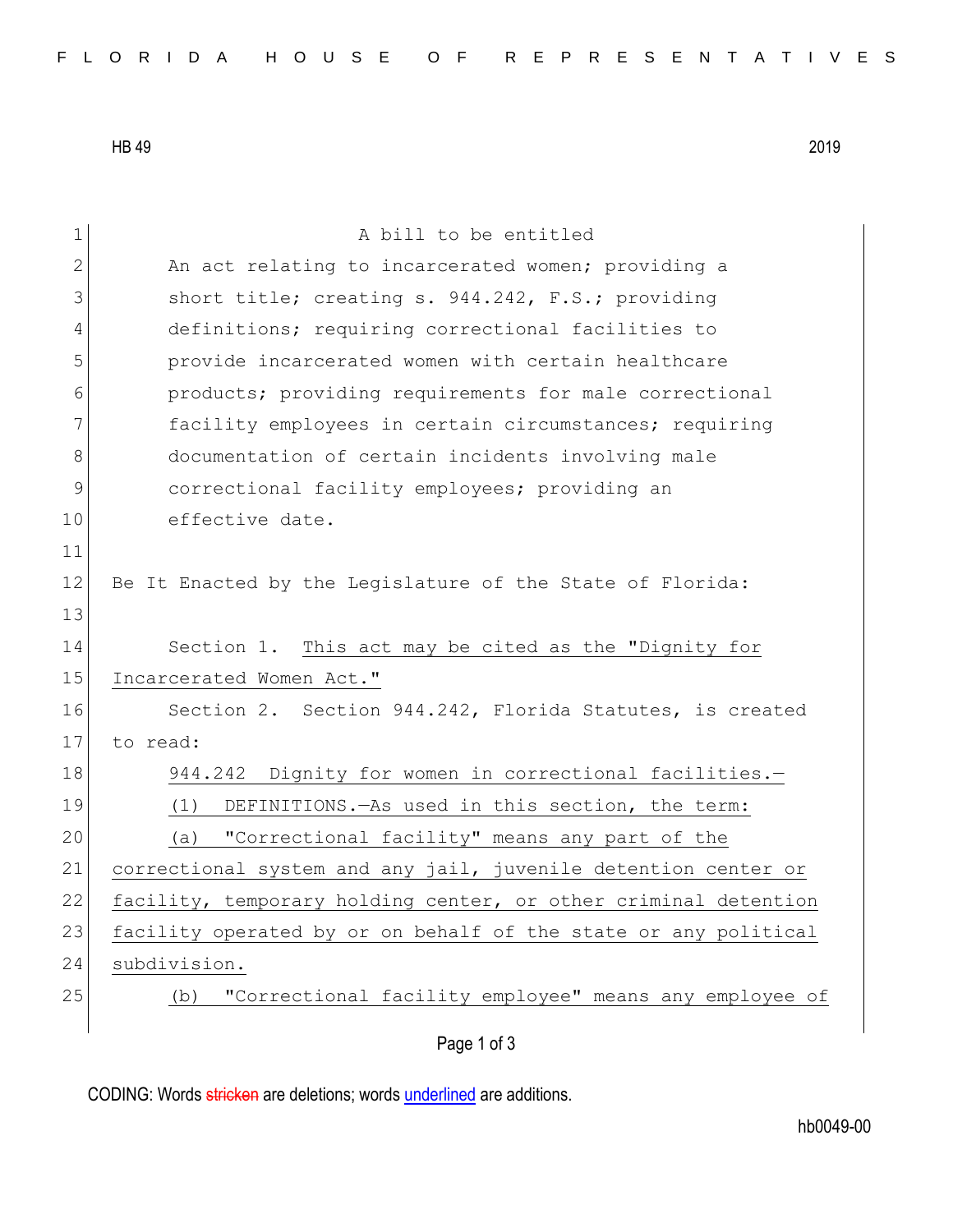| FLORIDA HOUSE OF REPRESENTATIVES |  |
|----------------------------------|--|
|----------------------------------|--|

HB 49 2019

| 26 | a correctional facility.                                         |
|----|------------------------------------------------------------------|
| 27 | "Healthcare products" includes the following:<br>(C)             |
| 28 | Feminine hygiene products.<br>1.                                 |
| 29 | Moisturizing soap that is not lye-based.<br>2.                   |
| 30 | 3.<br>Toothbrushes.                                              |
| 31 | Toothpaste.<br>4.                                                |
| 32 | Any other healthcare product the correctional facility<br>5.     |
| 33 | deems appropriate.                                               |
| 34 | "State of undress" means not dressed or not fully<br>(d)         |
| 35 | dressed.                                                         |
| 36 | HEALTHCARE PRODUCTS. - A correctional facility shall<br>(2)      |
| 37 | make available healthcare products to each woman incarcerated in |
| 38 | the facility at no cost to the woman in a quantity that is       |
| 39 | appropriate to the needs of the woman without a medical          |
| 40 | referral. A correctional facility shall not require that a woman |
| 41 | be diagnosed with an illness to access healthcare products. A    |
| 42 | correctional facility shall make healthcare products available   |
| 43 | in common housing areas and in medical care facilities.          |
| 44 | (3)<br>MALE CORRECTIONAL FACILITY EMPLOYEES.-                    |
| 45 | A male correctional facility employee shall not<br>(a)           |
| 46 | conduct a pat-down search or body cavity search on an            |
| 47 | incarcerated woman unless the woman presents an immediate risk   |
| 48 | of harm to herself or others and a female correctional facility  |
| 49 | employee is not available.                                       |
| 50 | A male correctional facility employee shall announce<br>(b)      |
|    | Page 2 of 3                                                      |

CODING: Words stricken are deletions; words underlined are additions.